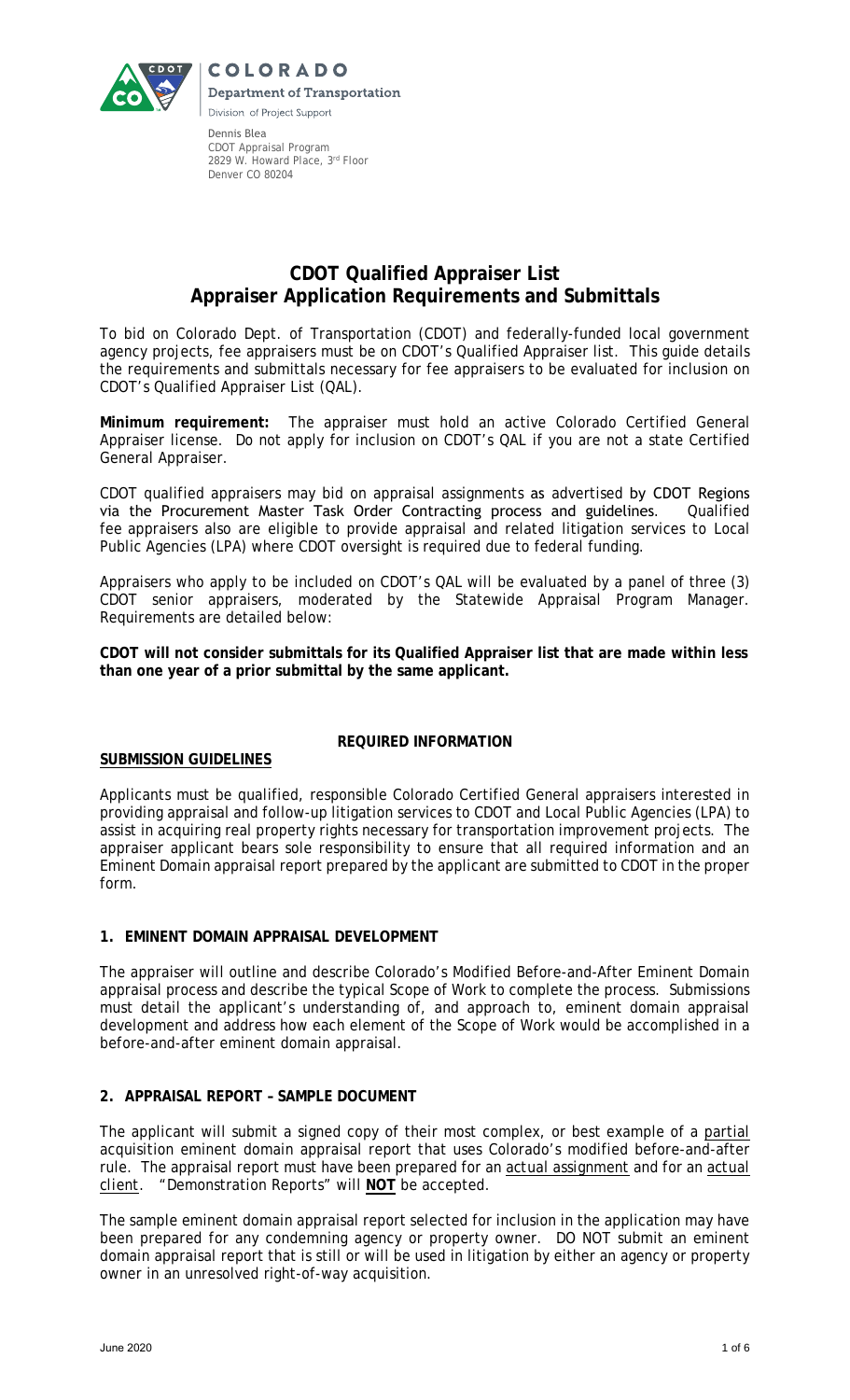**Principal Appraiser and Signatory** -- the applicant must have personally performed the appraisal analyses, made the value and compensation conclusions and prepared the appraisal report submitted with their QAL application. The appraisal report must be signed by the applicant as a sole signatory or as co-signer. In either case, whether as sole signatory or as a co-signer, the applicant **will include a signed statement on the cover of the sample appraisal report** as stated below:

**I, \_\_\_\_\_\_\_\_\_\_\_\_\_\_\_\_\_\_\_\_\_\_\_, performed the primary appraisal analyses and determined the final valuation and compensation conclusions in this submitted appraisal report.**

Sensitive information in the report may be obscured or removed to comply with confidentially requirements.

If more than one applicant from an appraiser-staffed firm is submitting a proposal, each applicant will need to submit a separate and distinct appraisal report on a different property (CDOT qualifies individual appraisers, not appraisal firms).

#### **EXPERIENCE AND REFERENCES**

The applicant shall provide a clear and adequate statement of qualifications and experience to provide appraisal services required by CDOT or LPAs that use CDOT's QAL. Include a list of references by which CDOT may confirm any experience described.

#### *Appraisal Experience*

Provide evidence of past experience performing "appraisal services" (or other related work) for general appraisal assignments, complex appraisals for litigation, and specifically eminent domain appraisals on behalf of CDOT, FHWA, property owners, and/or other public agencies. The information should support the applicant's capability to perform work required by CDOT or other condemning agencies.

#### *Litigation Experience*

Provide evidence of past experience performing "litigation services," including the extent of litigation related services to CDOT, FHWA, property owners, and/or other public agencies at pre-trial conferences, depositions, court appearances, and expert witness testimony concerning the "appraisal services" performed.

- The litigation experience shall include a listing of all federal and state district courts where the applicant has been qualified as an expert witness, and the number of times the applicant has testified as an expert in litigation valuation. Include a complete list of litigation depositions and hearings in which the applicant was qualified as an expert witness.
- Other areas of litigation experience may include but are not limited to immediate possession hearings, administrative hearings, board of equalization testimony, etc.
- *Lack of litigation experience will not necessarily preclude the applicant from qualifying as a CDOT-approved appraiser*.

# *Education*

List and/or describe course work completed in real property appraisal, litigation/eminent domain appraisal, and/or comparable, related fields.

#### *Appraisal Specialties*

List and/or describe any specialty appraisal expertise. Any information here should detail appraisal experience and/or expertise in appraising special use properties. Such special-use property expertise will be used for assignment of project work and will not disqualify an application nor will it affect the scoring during the evaluation phase.

#### *Appraiser State Certification*

Include a copy of your Colorado Certified General Appraiser license as issued by the Colorado Board of Real Estate Appraisers.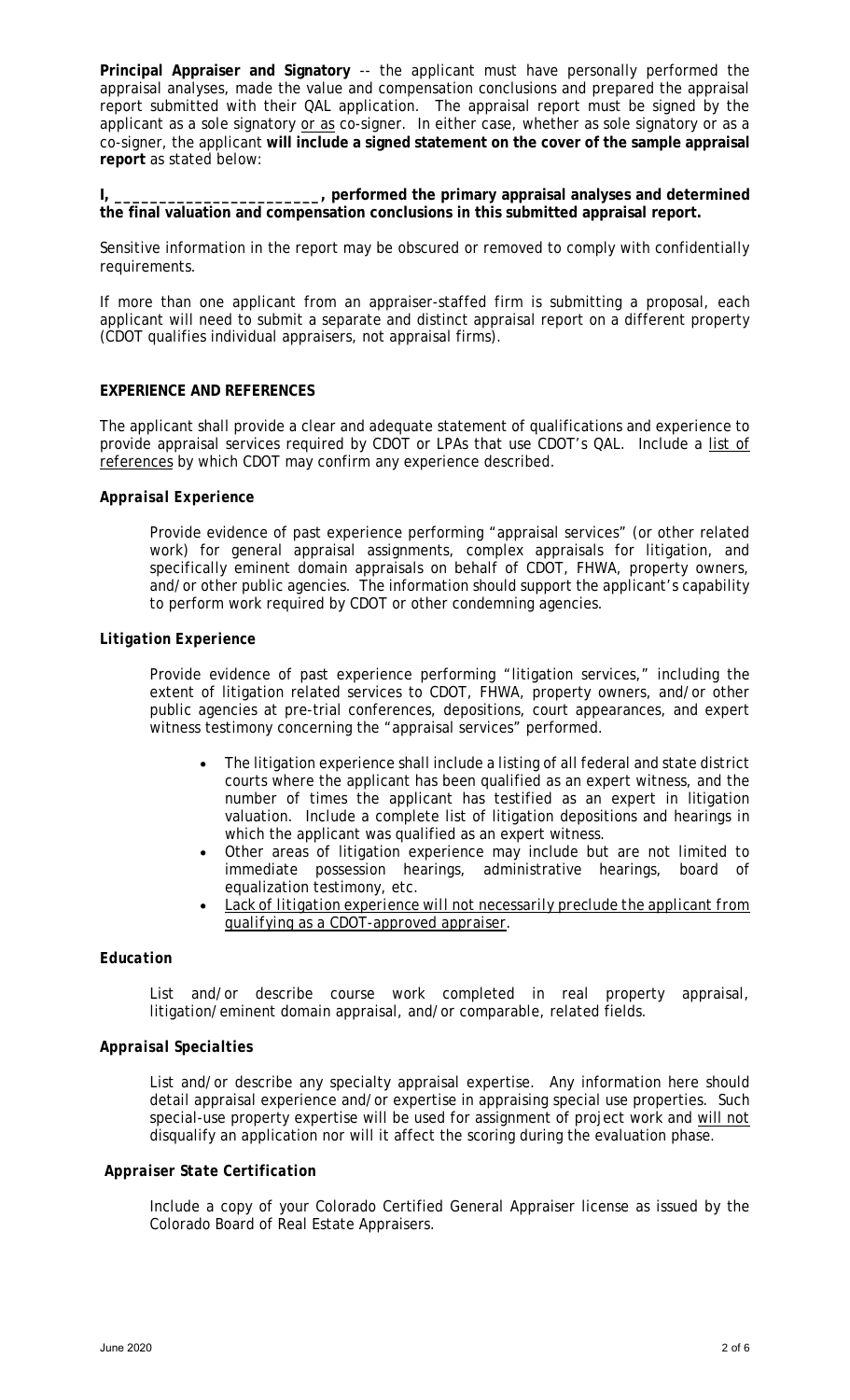#### **EVALUATION CRITERIA**

#### *Review and Approval of Qualified appraisal applicants*

This section outlines the evaluation criteria CDOT will use in the review and selection of submitted applications. All applications will be evaluated and scored as described below. Based on the scoring criteria, CDOT's QAL review committee and statewide Appraisal Program Manager will together determine if the applicant meets the requirements to be placed on the Qualified list to bid on CDOT or LPA assignments.

#### *Evaluation Process*

CDOT's Appraisal Program Manager will moderate a panel of three senior CDOT appraisers who will independently evaluate the merit of applications received in accordance with the evaluation factors.

Failure of the applicant to provide any information requested in the application may disqualify the application as non-responsive. It is the applicant's responsibility to provide all information required in the application. The sole objective of the evaluation will be to recommend approval or rejection of the application based on the submitted documentation and grading of the appraisal report.

# *Application Scoring*

The evaluators' sole objective is to score the application and recommend those applicants who have the required experience, education, qualifying appraisal report, etc. to be included on the Qualified Appraiser List eligible for appraisal and related litigation assignments for CDOT and Local Public Agencies.

# **EVALUATION CRITERIA**

The appraiser applicant must submit a complete application package in order to be considered for CDOT's Qualified Appraiser List. A "complete" application package is defined as all information including, but not limited to, information pertinent to each of the evaluation factors listed below.

Each of these factors is designed to incorporate specific evaluation of the items presented above and it is upon these criteria that the evaluators will base their determination for whether the appraiser will be added to CDOT's QAL.

Proposals should be submitted in the format suggested and provide all the details and documentation requested. **All submitted reports are subject to verification of data.**

All approved applicants will be placed on CDOT's Qualified Appraiser List, thereby preapproved to bid for providing appraisal services to CDOT and eligible to work for LPAs on their federal-aid projects subject to CDOT oversight.

**All applicants not approved must wait a minimum of one year before reapplying to CDOT's QAL.**

**NOTE:** Inclusion on CDOT's QAL is no guarantee of work to the applicant on the part of CDOT or by any other agency or property owner. CDOT also reserves the right to remove appraisers from its Qualified List as circumstances require.

# Eminent Domain Appraisal Development

Applicants will be evaluated on their understanding of eminent domain appraisal and the process and Scope of Work necessary to properly complete an eminent domain appraisal. How does an eminent domain appraisal differ from a mortgage appraisal, for example? Proposals should show the applicant's understanding of a condemning agency's appraisal requirements and make clear their ability to provide the services needed.

# Complexity of Sample Report

The evaluation committee will consider the complexity of the sample report, for example, whether it is a strip taking versus a highly complex partial taking with damages and/or benefits.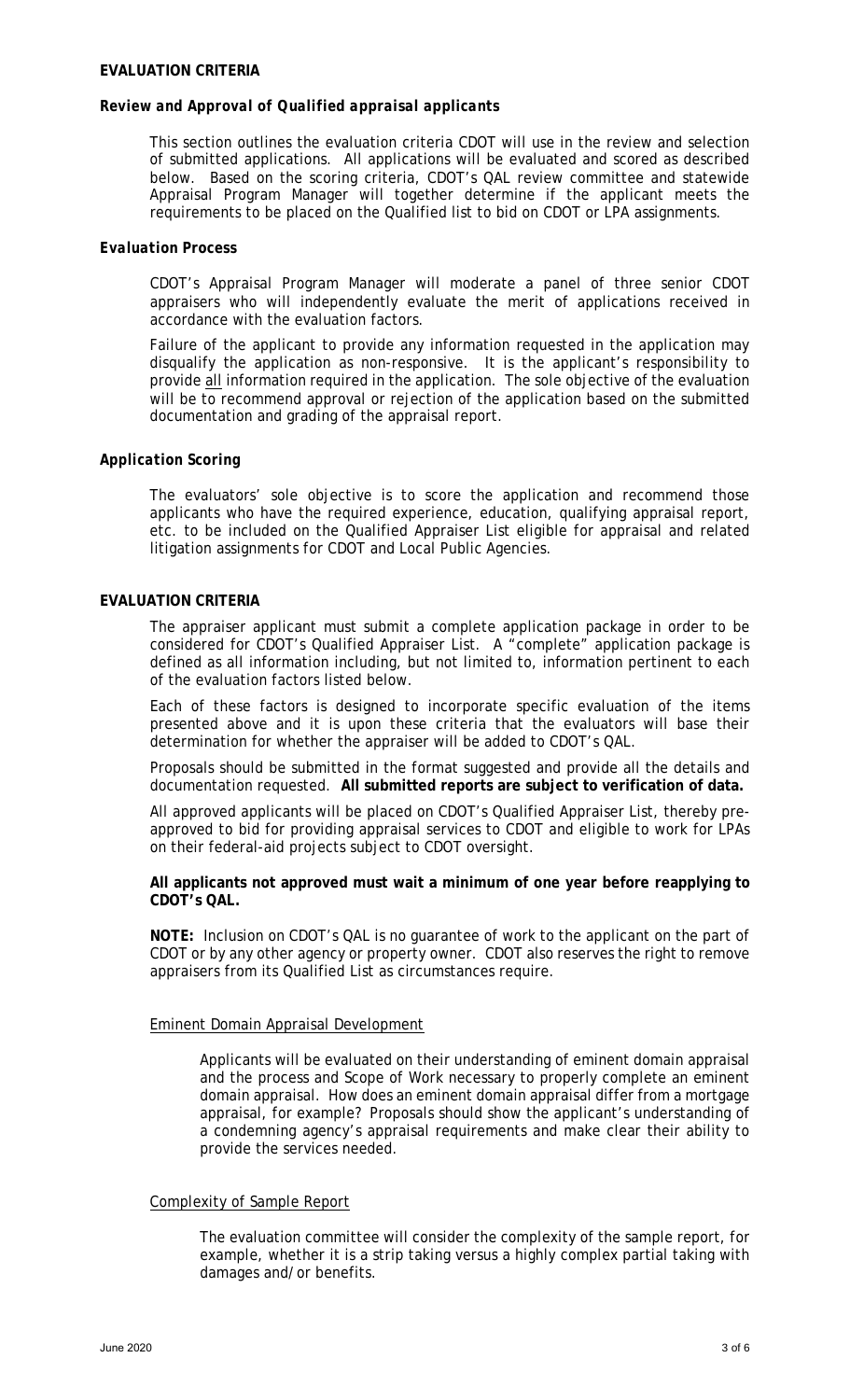**NOTE:** The sample appraisal report submitted must have an effective value date that is no more than four (4) years prior to the date of the QAl application.

The applicant will be evaluated on the partial acquisition appraisal report submitted. *Specifically, evaluation will focus on*:

- The appraisal methodology as reflected in the report.
- Basic information in the report (e.g., letter of transmittal, certification, assumptions and limiting conditions, market value definition, effective date of appraisal and value, state, region and/or neighborhood data, and exhibits).
- Subject property data and analysis (e.g., larger parcel description, land data, improvement data, sales history, zoning, utilities, etc., and highest and best use before the taking).
- Analysis and value of the larger parcel using appropriate approaches to value
- Residue (remainder) value after the taking or acquisition.
- Analysis/HBU and value of the residue (remainder) after the taking or acquisition.
- Analysis of damages and/or benefits (whether yes or no) and compensation summary.
- The perceived level of sound judgment exercised by the applicant in the valuation problem.
- The submitted report must demonstrate Colorado Eminent Domain procedures.

# **Appraisal and Litigation Experience**

The applicant will be evaluated on their *appraisal experience*. Specifically:

- o Extent of experience conducting general or typical appraisal assignments
- o Extent of experience conducting eminent domain appraisals
- o Extent of other appraisals for litigation purposes

The applicant will be evaluated on their *litigation experience*. Specifically:

- o Demonstrated litigation experience related to appraisal work
- o Experience with litigation services, including but not limited to: o Pre-trial conferences and depositions
	- o Immediate possession hearings, board of equalization hearings, administrative hearings, etc.
	- o Qualified as an expert witness
	- o Trial testimony
	- o Other litigation related experience

**NOTE:** Lack of litigation experience will not necessarily preclude the applicant from qualifying as a CDOT appraisal contractor.

#### **Education**

Each applicant will be evaluated on the extent of their educational background in real property appraisal and litigation, condemnation, and eminent domain, including:

- Courses and seminars for state certification and continuing education
- Advanced appraisal courses and seminars
- **EXTERNITHE** Litigation, condemnation, and eminent domain courses and seminars

# **Disclaimer**

CDOT reserves the right to remove anyone at any time from the Qualified Appraiser List.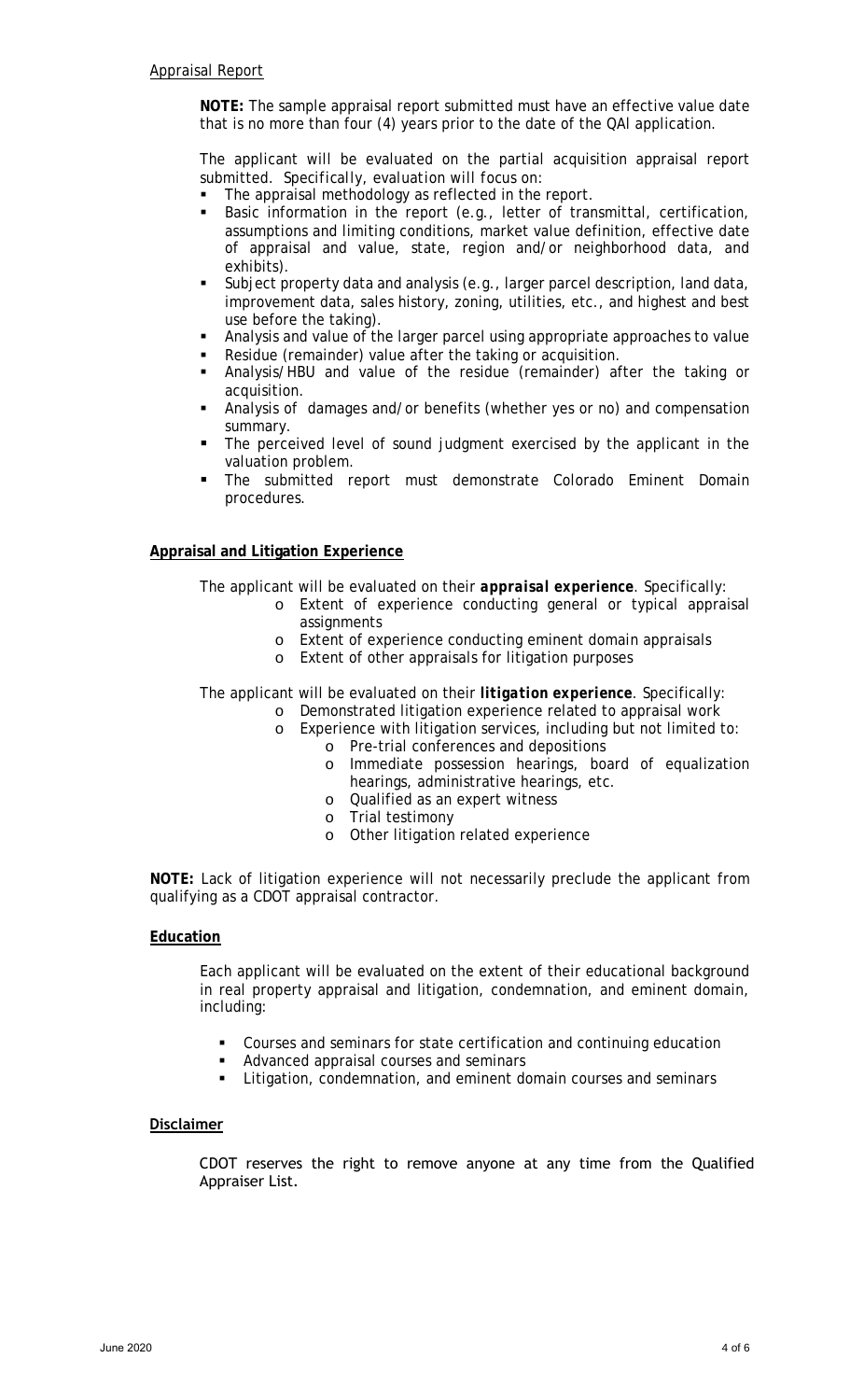|                              |               |                                                 | Page 1 of 2     |
|------------------------------|---------------|-------------------------------------------------|-----------------|
| Applicant name:              |               |                                                 |                 |
|                              |               |                                                 |                 |
| <b>Final Score:</b>          |               |                                                 |                 |
|                              |               |                                                 |                 |
| Rater:                       |               |                                                 |                 |
| <b>Criteria/Points</b>       | <b>Points</b> | Factors (Max. Points/Passing                    | <b>Comments</b> |
|                              |               | Range)                                          |                 |
| Pass Point Range             | Scored        |                                                 |                 |
| <b>Appraisal Report / 40</b> |               |                                                 |                 |
| $28.0 - 40.0$                |               | 5.0 Points Max./3.5 - 5.0                       |                 |
|                              |               | Passing                                         |                 |
|                              |               | Letter of transmittal                           |                 |
|                              |               | Certification of appraiser                      |                 |
|                              |               | <b>Assumptions &amp; limiting</b><br>conditions |                 |
|                              |               | Market value definition                         |                 |
|                              |               | Effective date of appraisal                     |                 |
|                              |               | & value                                         |                 |
|                              |               | State, region &/or                              |                 |
|                              |               | neighborhood data<br><b>Exhibits</b>            |                 |
|                              |               |                                                 |                 |
|                              |               | 10.0 Points Max./7.0 - 10.0                     |                 |
|                              |               | Passing                                         |                 |
|                              |               | Property data                                   |                 |
|                              |               | Larger parcel description<br>Land data          |                 |
|                              |               | Improvement data                                |                 |
|                              |               | Sales history                                   |                 |
|                              |               | Zoning, utilities, etc.                         |                 |
|                              |               | HABU before taking                              |                 |
|                              |               | Land valuation                                  |                 |
|                              |               | Sale confirmations<br>Cost approach             |                 |
|                              |               | Sales Comparison approach                       |                 |
|                              |               | Income approach                                 |                 |
|                              |               | Reconciliation value before                     |                 |
|                              |               | taking                                          |                 |
|                              |               | 10.0 Points Max./7.0 - 10.0                     |                 |
|                              |               | Passing                                         |                 |
|                              |               | Description & value of part                     |                 |
|                              |               | taken                                           |                 |
|                              |               | Residue value before taking                     |                 |
|                              |               | Description of residue after<br>take            |                 |
|                              |               | HABU after taking                               |                 |
|                              |               |                                                 |                 |
|                              |               | 15.0 Points Max./10.5 - 15.0                    |                 |
|                              |               | Passing                                         |                 |
|                              |               | Value of residue after take<br>Analysis of      |                 |
|                              |               | damages/benefits involved:                      |                 |
|                              |               | No damage found but                             |                 |
|                              |               | explained                                       |                 |
|                              |               | <b>OR</b>                                       |                 |
|                              |               | Damage/Benefits analyzed<br><b>AND</b>          |                 |
|                              |               | <b>Compensation summary</b>                     |                 |
| <b>Report Total Score</b>    |               |                                                 |                 |